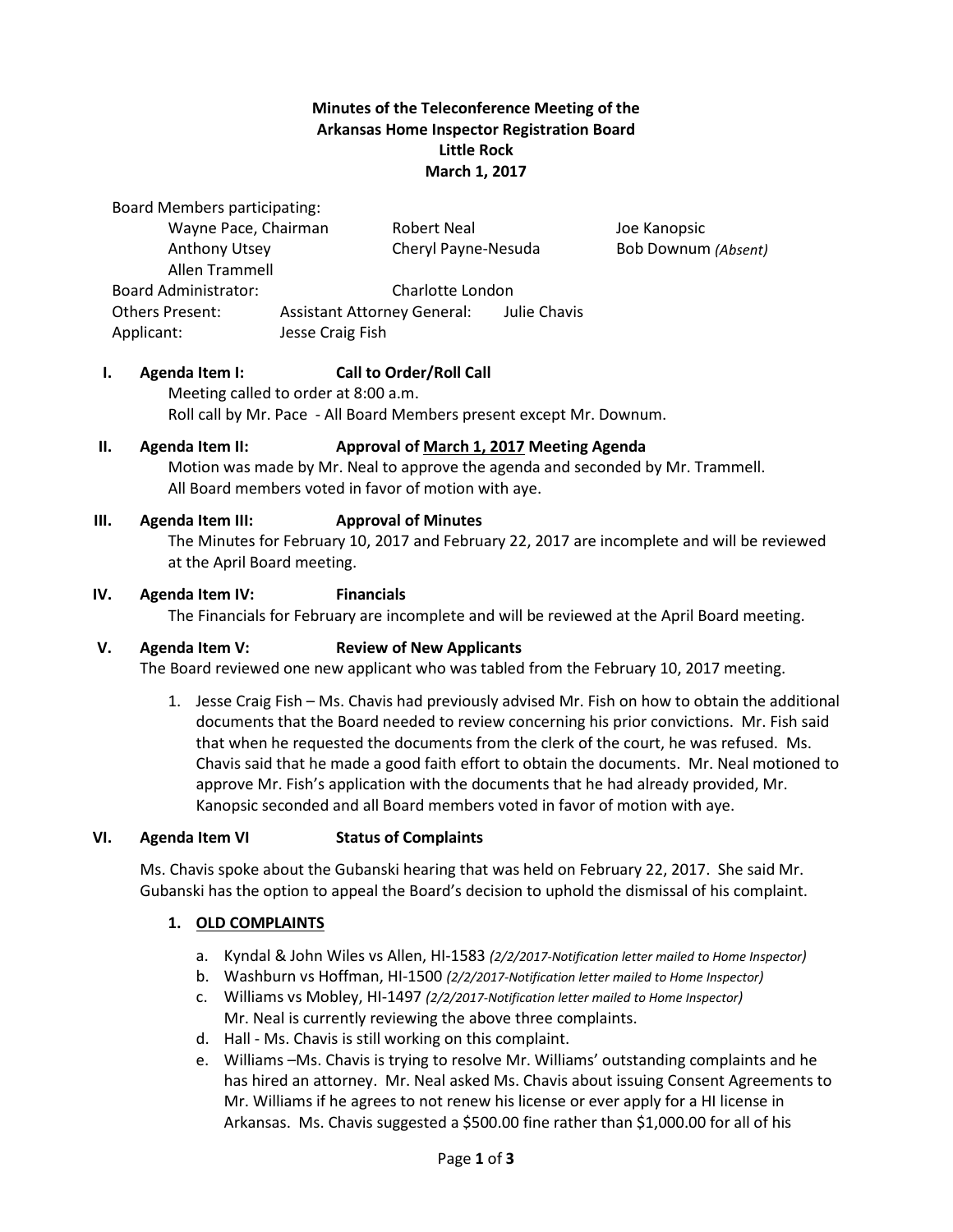complaints combined. Mr. Neal said he will review the complaint files that he has before the next meeting to see if anything might warrant a reduced fine. Ms. Chavis said she will contact the attorney for Mr. Williams about the Consent Agreements and reduced fine. Mr. Kanopsic said he wanted to keep the fine at \$1,000.00. Mr. Neal motioned to reduce the fine to \$500.00, Ms. Payne-Nesuda seconded and all Board members voted in favor of motion with aye except Mr. Kanopsic who voted 'nay' opposing the motion.

## **2. NEW COMPLAINTS**

## **VII. Agenda Item VII Continuing Education/Pre-Registration Courses**

1. InterNACHI had sent an email *(dated 1/25/2017)* questioning why some of their CE courses were not approved or renewed. The courses date back to 2012, 2015 and 2016. Mr. Pace said he would look into the courses they are referencing. Mr. Neal said he wants to create an outline with the requirements for course submissions that can be used as a guide by Ms. London.

## **VIII. Agenda Item VIII New Business**

- 1. Advertising Mr. Trammell said he would send information to Ms. London about advertising with the Arkansas Real Estate Association. Mr. Pace asked if anyone had brought any real estate magazines for review about possibly advertising with them, but no one had brought any to the meeting. Mr. Pace said he did not think it was necessary to have a Google representative talk with the Board about having the website appear first when a search is done because it already appears first. Mr. Neal agreed that it would not benefit the Board. Mr. Pace asked Mr. Kanopsic to hold off on having a Google representative to speak to the Board.
- 2. AAREI Seminar Mr. Pace said the seminar, that taught Continuing Education courses, was held in February and the attendees had paid for 14 hours that would have satisfied their CE course requirements for the year. One of the instructors did not show up and the attendees were credited for 12 hours instead of 14. Mr. Pace asked Ms. London if she had received any calls from Home Inspectors about the matter and she had received only one. Mr. Pace then said that more calls would come in around registration renewal time in November when Home Inspectors have to provide certification of their 14 hour course completion.
- 3. Renewals
	- a. Charles Allen Broomfield, HI-1826 Mr. Broomfield was previously on Inactive Status and wanted to re-activate his HI registration. Since he did not provide his last home inspection report, he Board asked Ms. London to contact him & request that he send in his last three reports and if he did not perform any inspections, he need to send in his next three home inspection reports. The Board approved his registration renewal for 2017.
- 4. A Home Inspector had sent an email wanting to know if it was acceptable to use the Arkansas State Seal on his website and in advertisements. Board members discussed the issue and decided that the inspector could not use the State Seal because it would be viewed as an endorsement by the state.
- 5. Mr. Neal said he will work on posting information on the website concerning disciplinary actions against Home Inspectors.